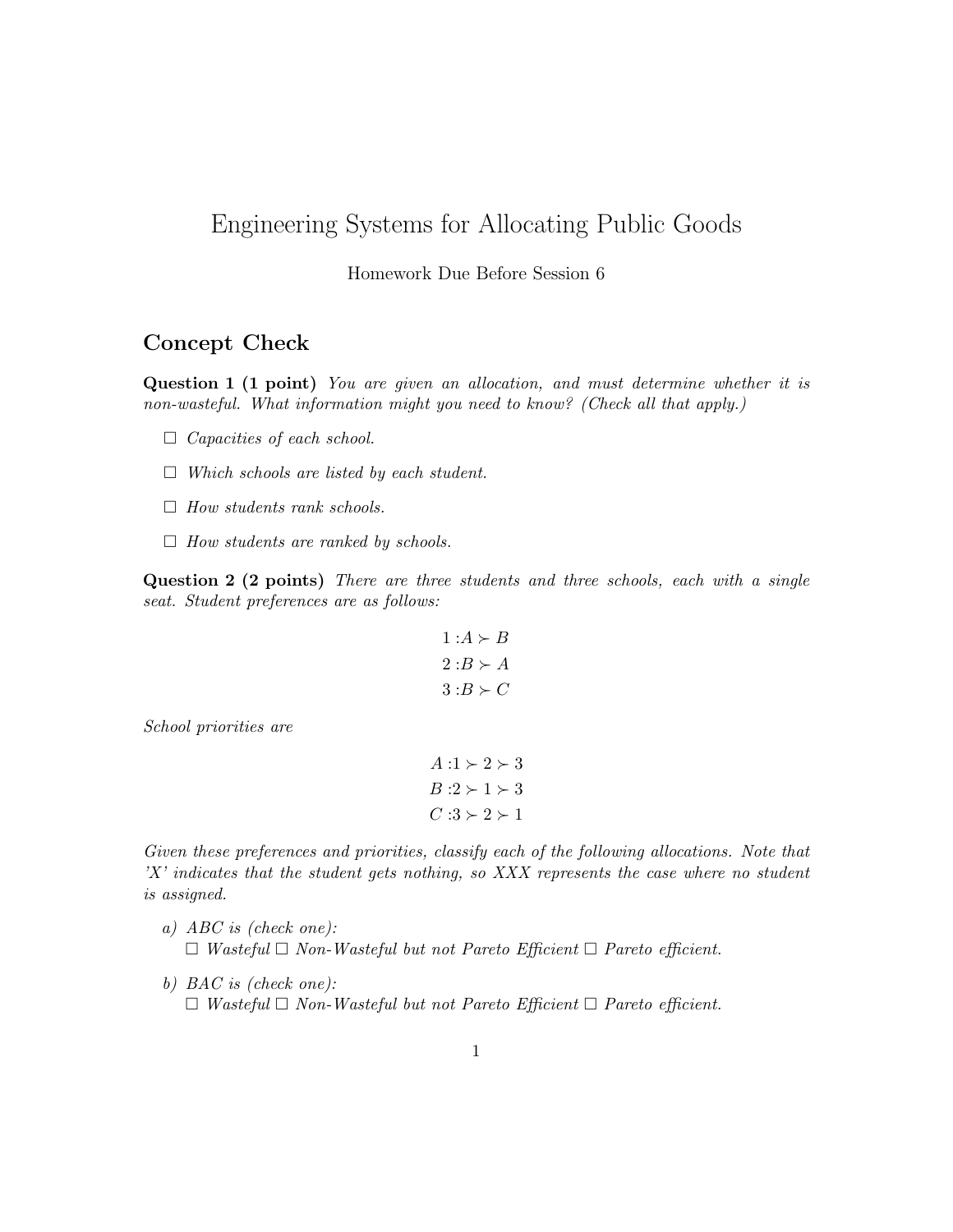- c) AXB is (check one):  $\Box$  Wasteful  $\Box$  Non-Wasteful but not Pareto Efficient  $\Box$  Pareto efficient.
- d) BXC is (check one):  $\Box$  Wasteful  $\Box$  Non-Wasteful but not Pareto Efficient  $\Box$  Pareto efficient.

Question 3 (2 points) There are 5 students and 2 schools, each with 2 seats. Student preferences are as follows:

> $1:A \succ B$  $2: A \succ B$  $3: B \succ A$  $4: B \succ A$  $5: B \succ A$

School priorities are:

 $A:3 \succ 2 \succ 1 \succ 4 \succ 5$  $B:5 \succ 3 \succ 4 \succ 2 \succ 1$  $B:5 \succ 3 \succ 4 \succ 2 \succ 1$ 

You are considering assignment XAABB. That is, you are considering assigning students 2 and 3 to A, and students  $\frac{1}{4}$  and 5 to B. Find a pair that blocks this assignment, and complete the sentence below. Student  $\_\_\_\_$  and school  $\_\_\_$  form a blocking pair.

**Question 4 (2 points)** There are  $\lambda$  students and  $\lambda$  schools, each with a single seat. Each student lists three schools, and student preferences are as follows:

$$
1: A \succ B \succ C
$$
  

$$
2: C \succ D \succ A
$$
  

$$
3: B \succ C \succ A
$$
  

$$
4: B \succ C \succ D
$$

School priorities are:

 $A:3 \succ 2 \succ 1 \succ 4$  $B:1 \succ 4 \succ 3 \succ 2$  $C:1 \succ 2 \succ 3 \succ 4$  $D:2 \succ 4 \succ 1 \succ 3$ 

What is the outcome of the student-proposing deferred acceptance algorithm?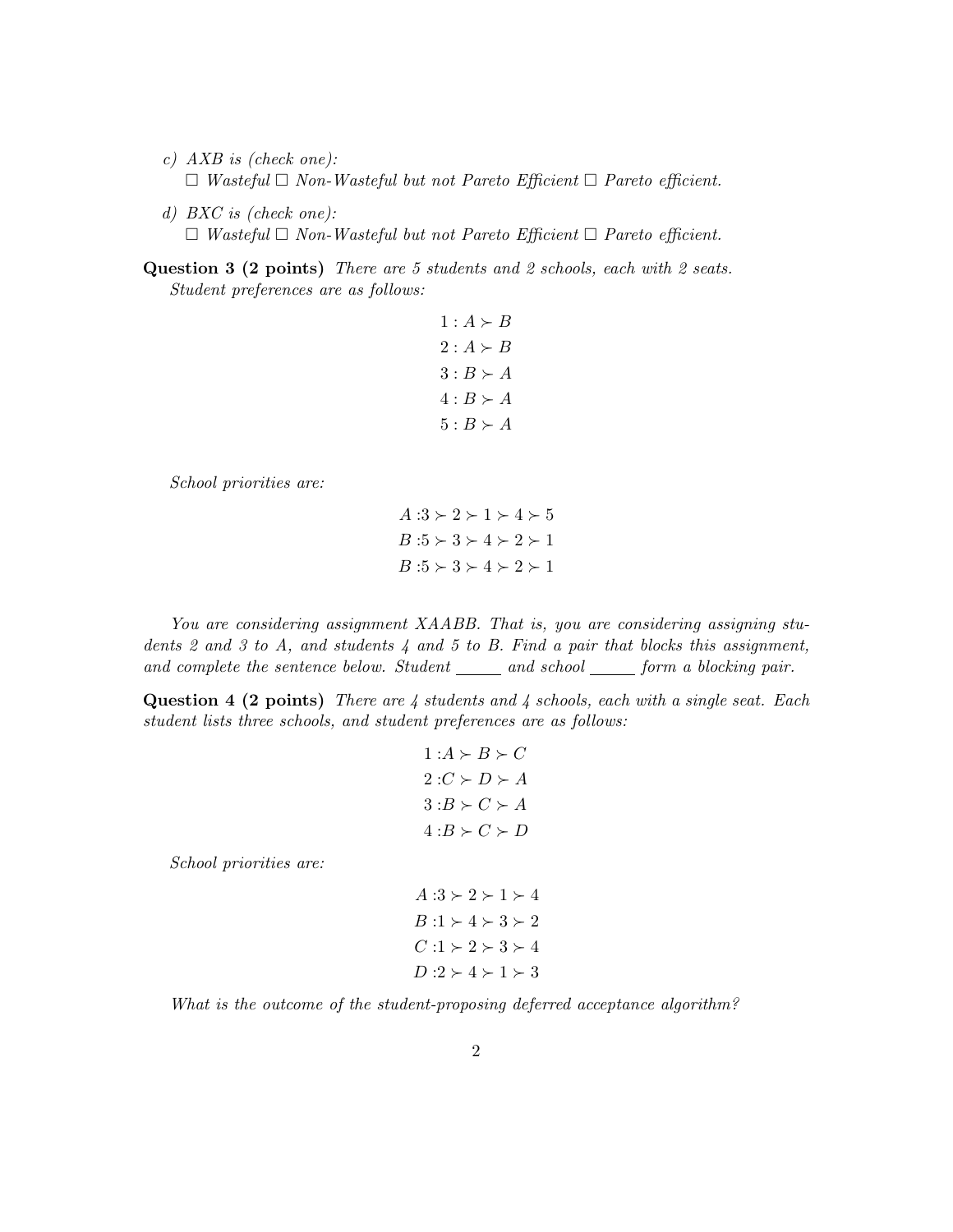**Question 5 (2 points)** There are 4 students and 4 schools, each with a single seat. Each student took an entrance exam for three of the four schools. Student preferences are as follows:

$$
1:A \succ C \succ D
$$
  

$$
2:B \succ D \succ C
$$
  

$$
3:D \succ B \succ A
$$
  

$$
4:A \succ D \succ B
$$

Priorities are determined by school-specific exam scores, which are as follows:

 $A:3(82) > 4(75) > 1(71)$  $B:2(93) \succ 3(84) \succ 4(68)$  $C:2(87) \succ 1(72)$  $D:2(95) \succ 4(88) \succ 1(85) \succ 3(79)$ 

That is, student 3 scored 82 on A's entrance exam, and student 2 did not take A's entrance exam. If we use school proposing deferred acceptance, what are the final cutoffs at each school?

**Question 6 (1 point)** In the previous question, what is the outcome of **student**-proposing deferred acceptance?

## Reflection and Critical Thinking

Say that a mechanism is bossy if it is possible for an agent to change their reported preferences in a way that does not change their own allocation, but does change others' allocation. A mechanism is non-bossy if this can never happen.

**Question 7 (1 point)** Is Serial Dictatorship bossy or non-bossy? If you say that it is bossy, give an example illustrating this point. If you say that it is non-bossy, explain your reasoning.

Question 8 (2 points) Is Student-Proposing Deferred Acceptance bossy or non-bossy? If you say that it is bossy, give an example illustrating this point. If you say that it is nonbossy, explain your reasoning.

Question 9 (1 point) In the stable roommates problem, there are an even number of potential roommates that must be paired. We will assume that each person ranks all others, so that all matchings are individually rational. A matching is stable if there is no pair of people that prefer each other to their match partner.